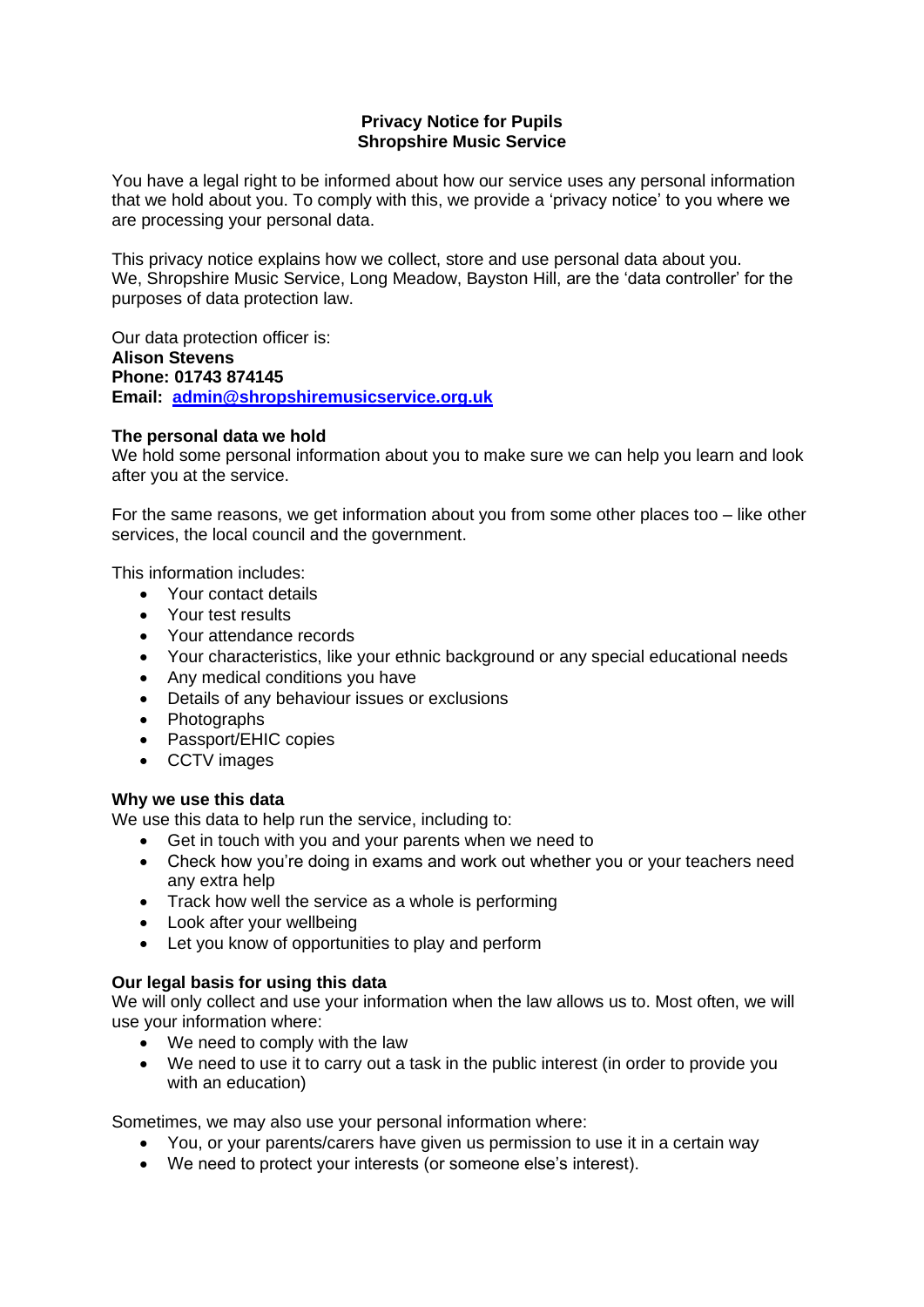• We need to protect the legitimate interests of the service or organisations who work on its behalf (provided your rights and freedoms are not overridden)

Where we have got permission to use your data, you or your parents/carers may withdraw this at any time. We will make this clear when we ask for permission, and explain how to go about withdrawing consent.

Some of the reasons listed above for collecting and using your information overlap, and there may be several grounds which mean we can use your data.

## **Collecting this information**

While in most cases you, or your parents/carers, must provide the personal information we need to collect, there are some occasions when you can choose whether or not to provide the data.

We will always tell you if it's optional. If you must provide the data, we will explain what might happen if you don't.

## **How we store this data**

We will keep personal information about you while you are a pupil at our service. We may also keep it after you have left the service, where we are required to by law. We may keep information to enable us to contact you as alumni (past students) so that you can keep in touch with groups or events that may interest you, such as Pops Orchestra.

We have a Record Retention Schedule/Records Management Policy which sets out how long we must keep information about pupils.

## **Data sharing**

We do not share personal information about you with anyone outside the service without permission from you or your parents/carers, unless the law and our policies allow us to do so.

Where it is legally required, or necessary for another reason allowed under data protection law, we may share personal information about you with:

- Our local authority to meet our legal obligations to share certain information with it, such as safeguarding concerns and child performance licensing
- The Department for Education to meet our legal obligations to share certain information with it
- The Arts Council for the legitimate interests of the service
- $\bullet$  The pupil's family and representatives to ensure the vital interests of the individual
- Educators to fulfil a contract with the individual
- Examining bodies to fulfil a contract with the individual
- Ofsted, HMI to comply with a legal obligation
- Suppliers and service providers to enable them to provide the service we have contracted them for
- Our auditors to meet legal requirements for accurate inspection of accounts
- Security organisations in the public interest
- Health and social welfare organisations to ensure the vital interests of the individual
- Professional advisers and consultants for the legitimate interests of the service
- Charities and voluntary organisations for the legitimate interests of the service
- Police forces, courts, tribunals to comply with a legal obligation
- Surveys and research for the legitimate interests of the service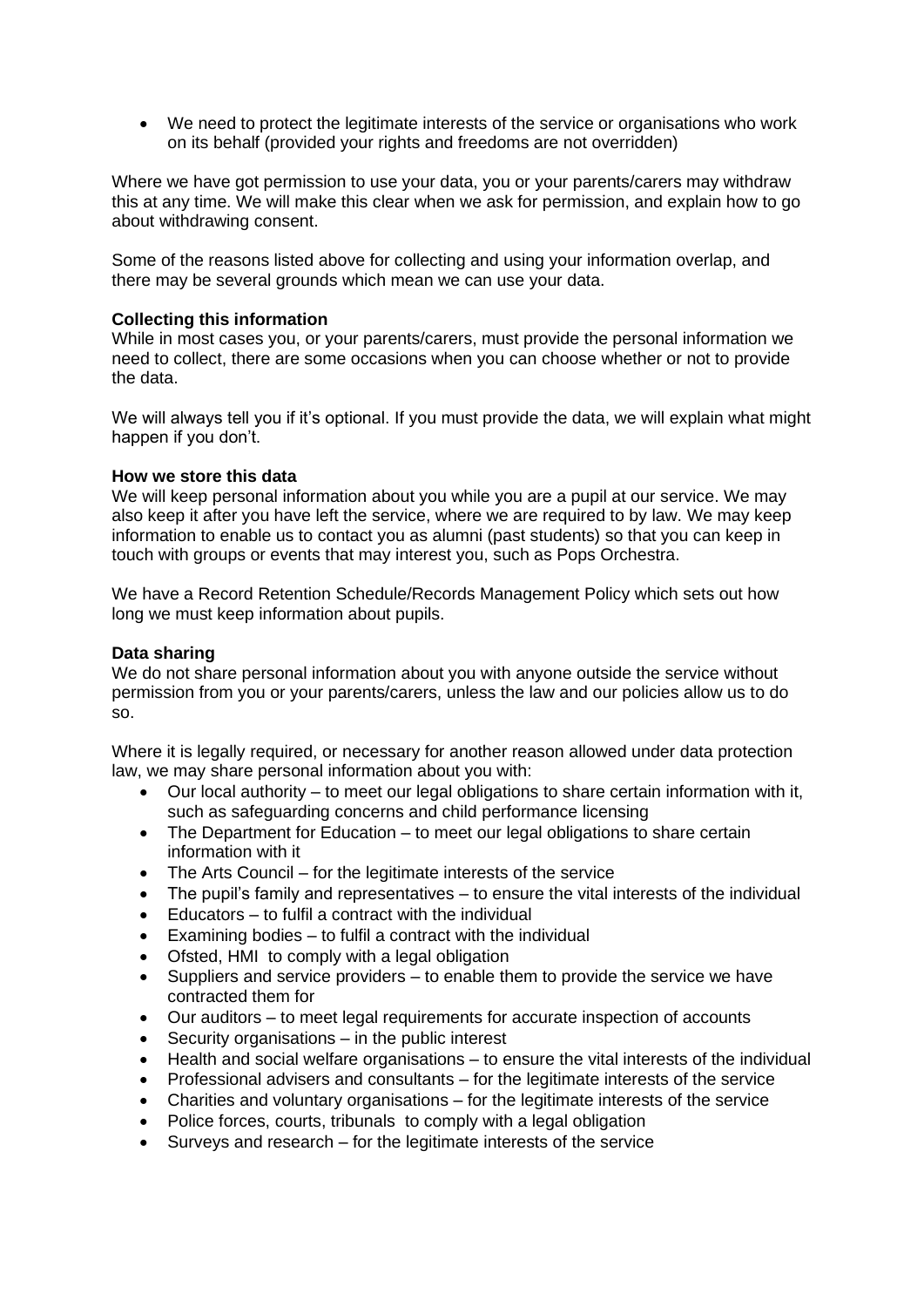## **National Pupil Database**

We are required to provide information about you to the Department for Education (a government department) as part of data collections such as the census.

Some of this information is then stored in the [National Pupil Database,](https://www.gov.uk/government/publications/national-pupil-database-user-guide-and-supporting-information) which is managed by the Department for Education and provides evidence on how services are performing. This, in turn, supports research.

The database is held electronically so it can easily be turned into statistics. The information it holds is collected securely from services, local authorities, exam boards and others.

The Department for Education may share information from the database with other organisations which promote children's education or wellbeing in England. These organisations must agree to strict terms and conditions about how they will use your data.

You can find more information about this on the Department for Education's webpage on [how it collects and shares research data.](https://www.gov.uk/data-protection-how-we-collect-and-share-research-data)

You can also [contact the Department for Education](https://www.gov.uk/contact-dfe) if you have any questions about the database.

#### **Youth support services**

Once you reach the age of 13, we are legally required to pass on certain information about you to Shropshire Council Youth Services as it has legal responsibilities regarding the education or training of 13-19 year-olds.

This information enables it to provide youth support services, post-16 education and training services, and careers advisers.

Your parents/carers, or you once you're 16, can contact our data protection officer to ask us to only pass your name, address and date of birth to Shropshire Council Youth Services.

#### **Transferring data internationally**

Where we share data with an organisation that is based outside the European Economic Area, we will protect your data by following data protection law.

#### **Your rights & how to access personal information we hold about you**

You can find out if we hold any personal information about you, and how we use it, by making a 'subject access request', as long as we judge that you can properly understand your rights and what they mean.

If we do hold information about you, we will:

- Give you a description of it
- Tell you why we are holding and using it, and how long we will keep it for
- Explain where we got it from, if not from you or your parents
- Tell you who it has been, or will be, shared with
- Let you know if we are using your data to make any automated decisions (decisions being taken by a computer or machine, rather than by a person)
- Give you a copy of the information

You may also ask us to send your personal information to another organisation electronically in certain circumstances.

If you want to make a request please contact our data protection officer.